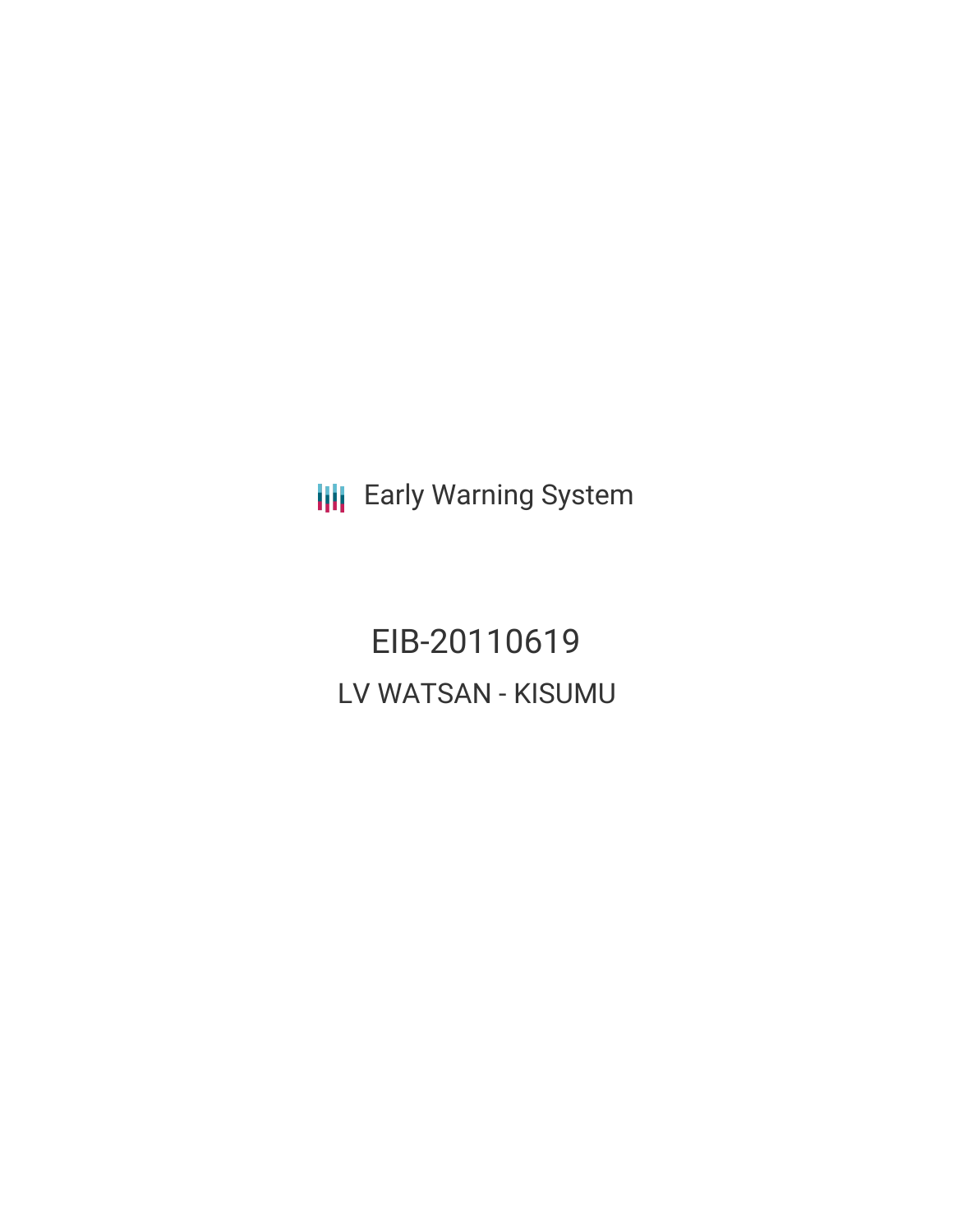

# **Quick Facts**

| <b>Countries</b>               | Kenya                                    |
|--------------------------------|------------------------------------------|
| <b>Financial Institutions</b>  | European Investment Bank (EIB)           |
| <b>Status</b>                  | Proposed                                 |
| <b>Bank Risk Rating</b>        | U                                        |
| <b>Voting Date</b>             | 2017-05-29                               |
| <b>Borrower</b>                | LAKE VICTORIA SOUTH WATER SERVICES BOARD |
| <b>Sectors</b>                 | Water and Sanitation                     |
| <b>Investment Amount (USD)</b> | $$40.32$ million                         |
| <b>Project Cost (USD)</b>      | \$103.67 million                         |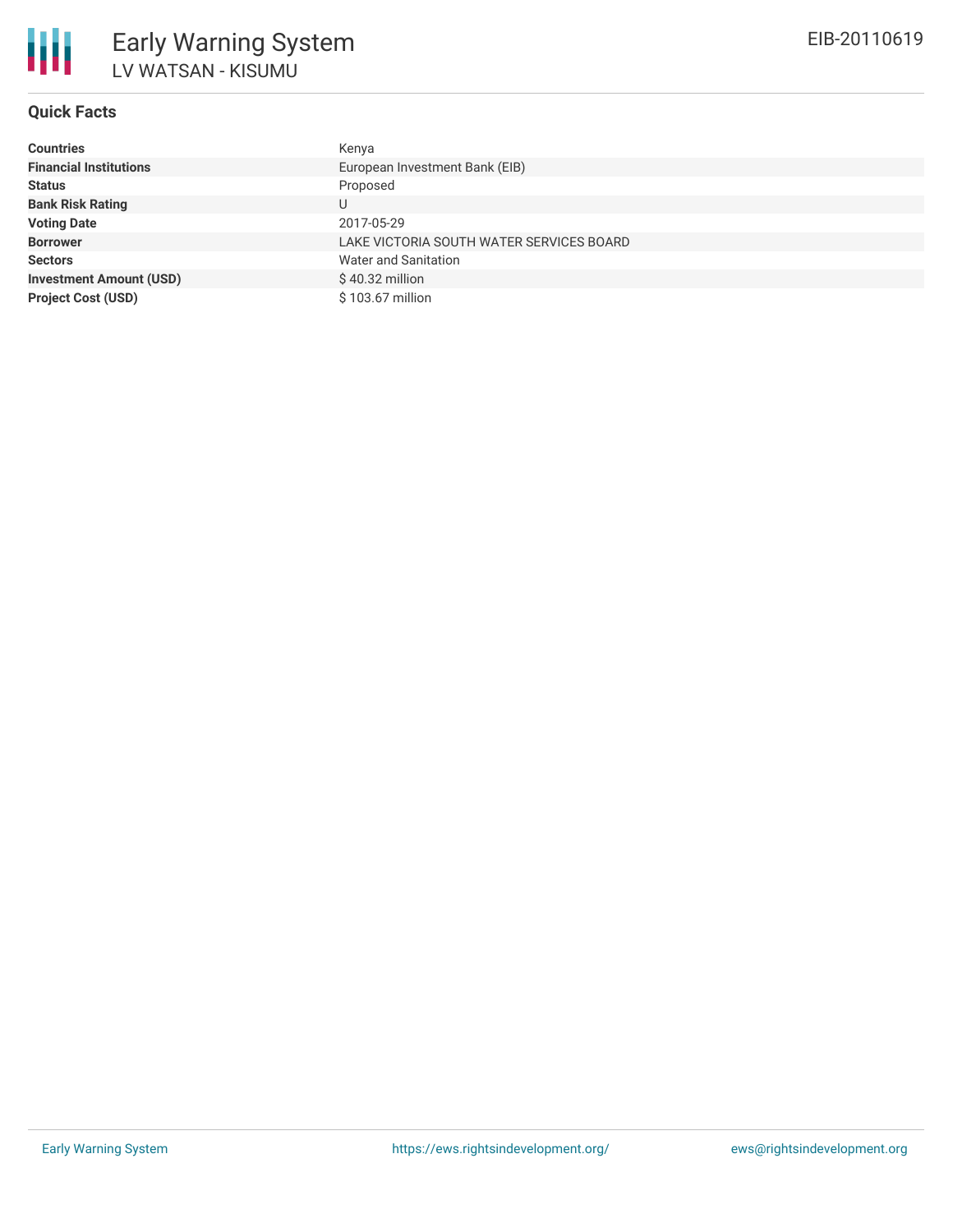## **Project Description**

The project entails the rehabilitation and construction of water supply and wastewater systems in Kisumu and some peri-urban areas. The project involves the expansion of the water supply and rehabilitation and expansion of the wastewater system in the city of Kisumu, as well as certain satellite towns around the city. The operation is expected to contribute to the achievement of the Sustainable Development Goals by increasing access for the population to safe drinking water and sewerage connection while protecting the environment and sustaining the development of communities in the Lake Victoria region.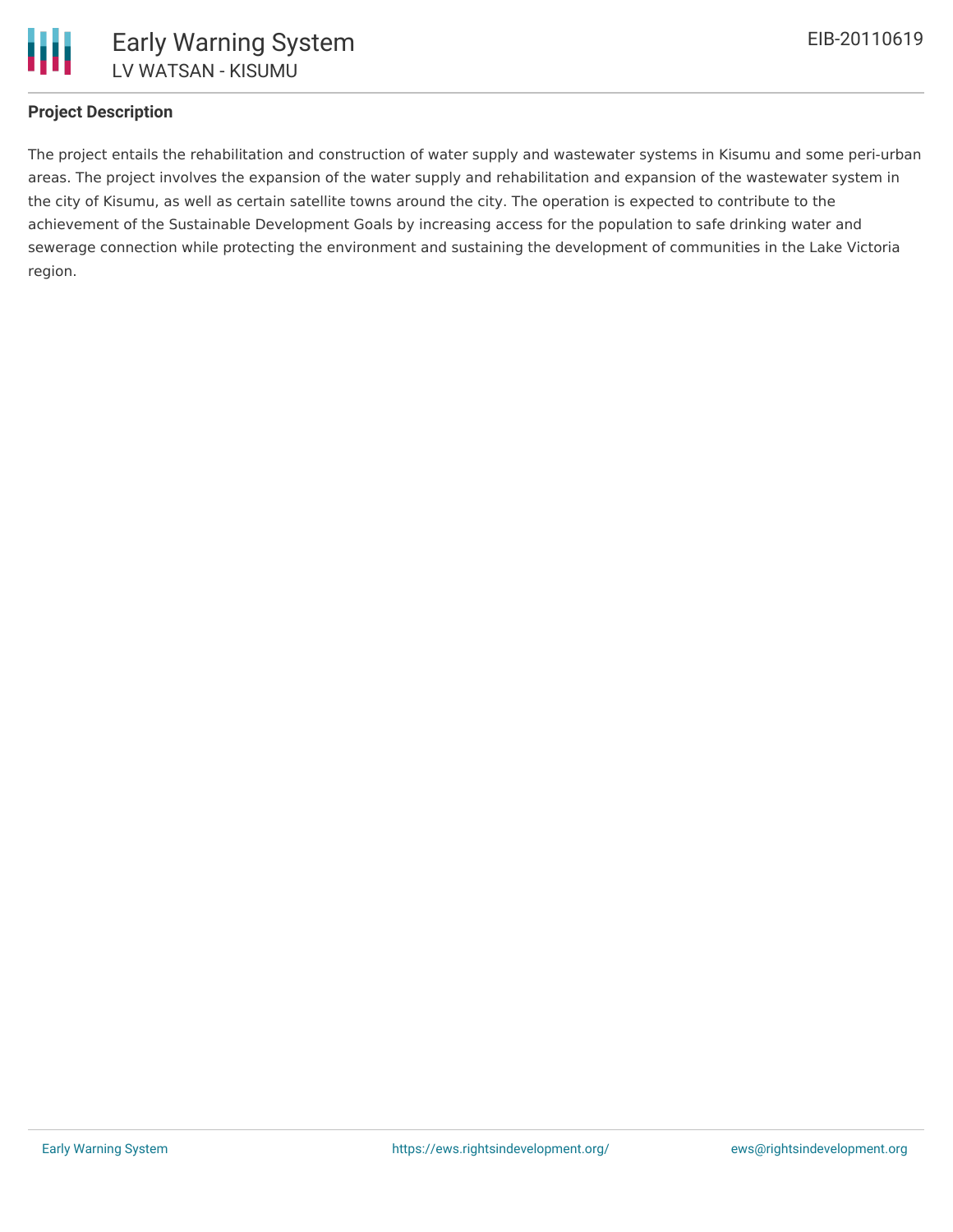### **Investment Description**

European Investment Bank (EIB)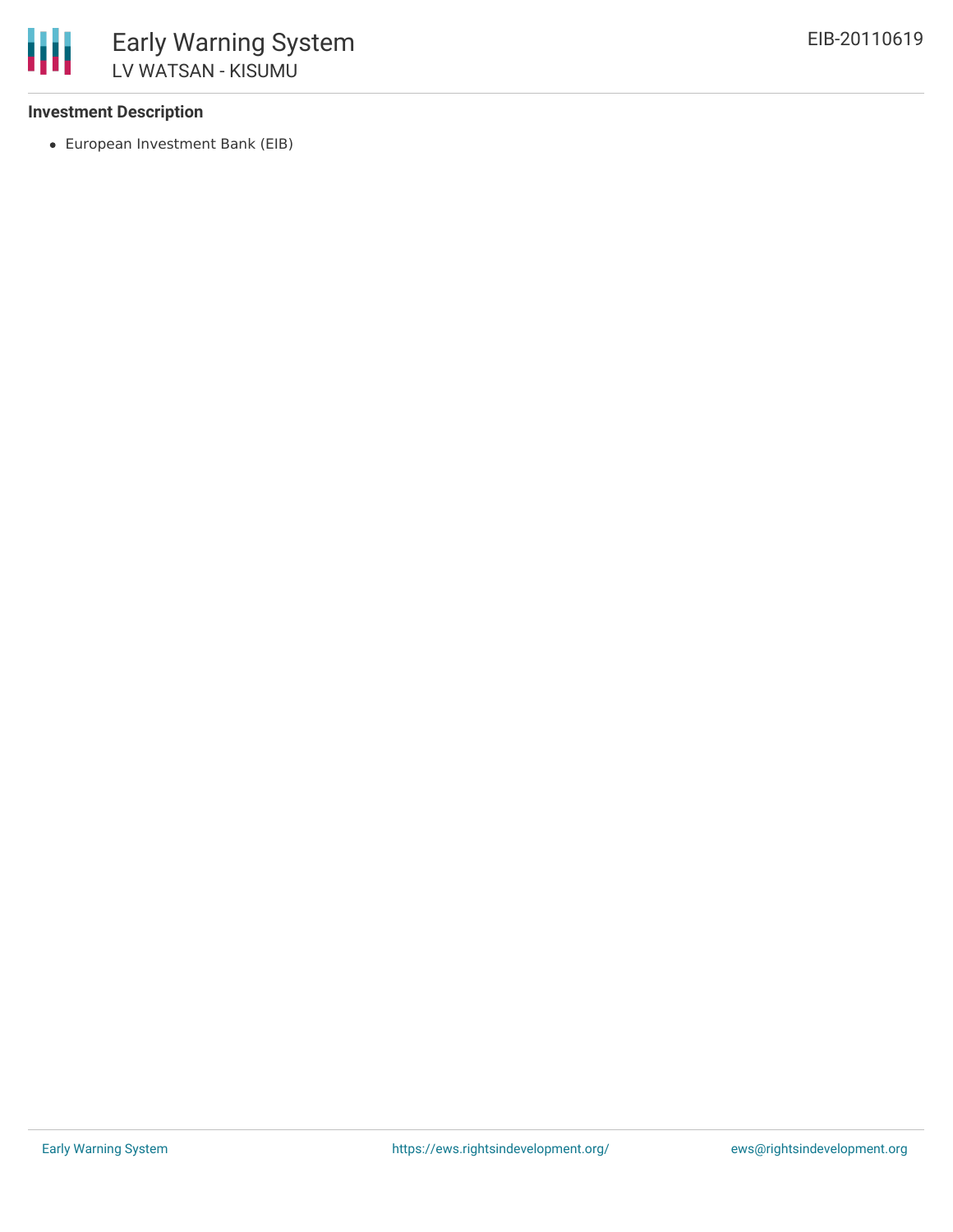### **Contact Information**

#### ACCOUNTABILITY MECHANISM OF EIB

The EIB Complaints Mechanism is designed to facilitate and handle complaints against the EIB by individuals, organizations or corporations affected by EIB activities. When exercising the right to lodge a complaint against the EIB, any member of the public has access to a two-tier procedure, one internal - the Complaints Mechanism Office - and one external - the European Ombudsman. A complaint can be lodged via a written communication addressed to the Secretary General of the EIB, via email to the dedicated email address complaints@eib.org, by completing the online complaint form available at the following address: http://www.eib.org/complaints/form, via fax or delivered directly to the EIB Complaints Mechanism Division, any EIB local representation office or any EIB staff. For further details, check: http://www.eib.org/attachments/strategies/complaints\_mechanism\_policy\_en.pdf

When dissatisfied with a complaint to the EIB Complaints Mechanism, citizens can then turn towards the European Ombudsman. A memorandum of Understanding has been signed between the EIB and the European Ombudsman establishes that citizens (even outside of the EU if the Ombudsman finds their complaint justified) can turn towards the Ombudsman on issues related to 'maladministration' by the EIB. Note that before going to the Ombudsman, an attempt must be made to resolve the case by contacting the EIB. In addition, the complaint must be made within two years of the date when the facts on which your complaint is based became known to you. You can write to the Ombudsman in any of the languages of the European Union. Additional details, including filing requirements and complaint forms, are available at: http://www.ombudsman.europa.eu/atyourservice/interactiveguide.faces